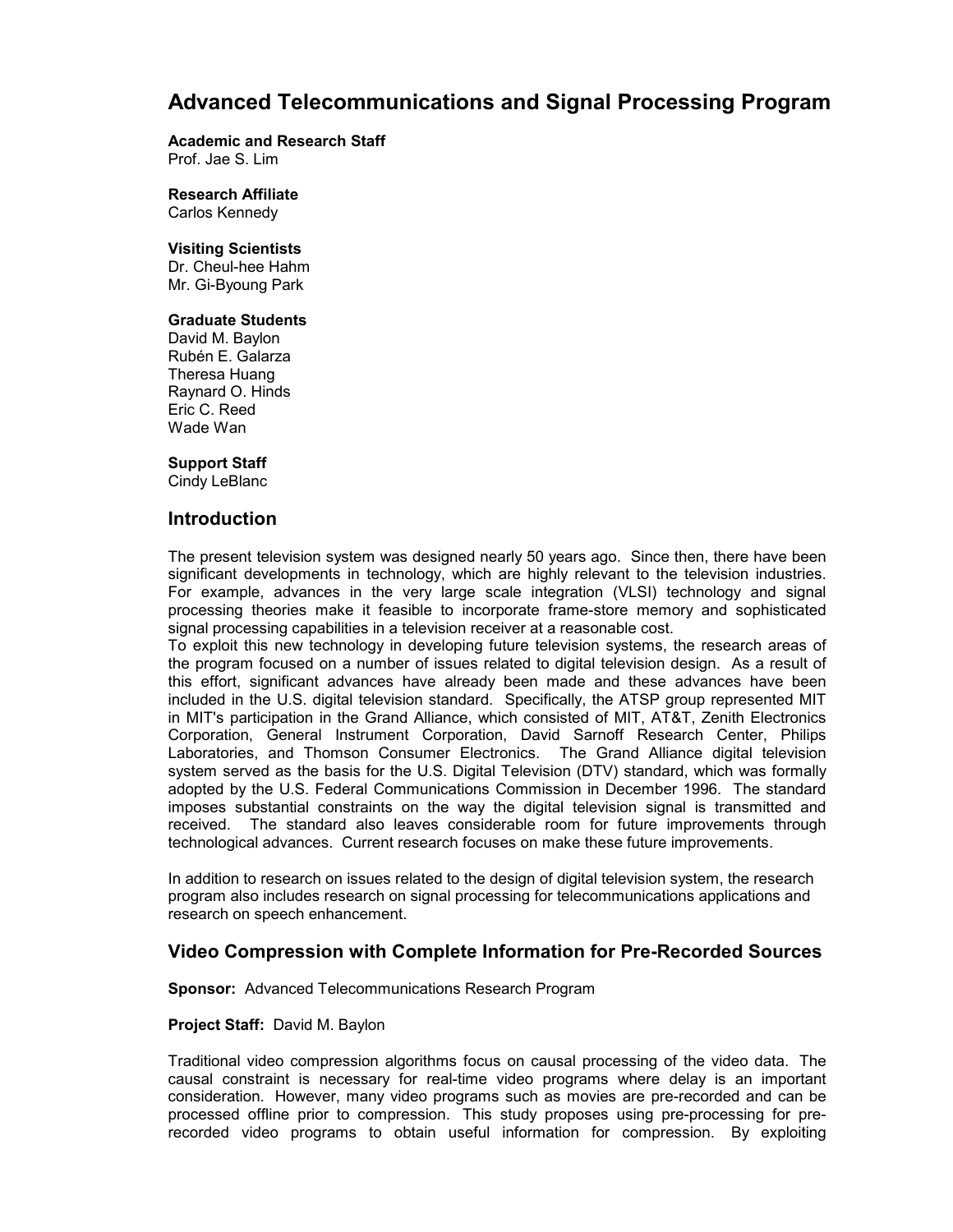information obtained about a program prior to compression, better video quality can be achieved.

An application of this general approach to a buffer-constrained quantization problem using MPEG-2 intraframe video compression is studied. Intraframe video compression is useful for noisy channels or when lower complexity is desired, although the approach can be applied to interframe compression as well. The issues addressed include what a priori information should be extracted, how this information should be used, and what performance gains can be achieved. In particular, rate-distortion curves are proposed as a set of a priori sufficient statistics for intraframe compression, and a noncausally computed target quality level is introduced into the distortion function. A new noncausal iterative algorithm is developed to reduce the number of quantization changes, and it is shown to be optimal under certain conditions. It is demonstrated that by using this algorithm, improved and more constant video quality can be delivered using the noncausal approach relative to a traditional causal approach. Gains of up to 1.0 dB in PSNR were observed in multiscene sequences, corresponding to savings of up to 10% in bit rate.

Since there exist many applications involving the transmission and storage of pre-recorded video programs, such as video-on-demand, digital versatile disk (DVD), etc., there are many potential applications of the proposed approach. In addition, the approach can be applied to processing and compression of other sources known a priori such as images and audio.

# **Speech Enhancement**

**Sponsors:** GEM Fellowship, U.S. Federal Bureau of Investigation, the Innovative Development and Enterprise Advancements Program, and the Advanced Telecommunications Research Program

### **Project Staff:** Rubén E. Galarza

Enhancement of speech degraded by additive noise has been an active area of research for the past 20 years. Many algorithms have been developed to try and solve this problem, each with varying degrees of success. This project focuses on one such technique, which achieves enhancement by segmenting speech into (nearly) stationary regions in the time-frequency plane.

The speech signal is divided into stationary regions through filtering and adaptive windowing. A filter bank is used to separate the signal into frequency channels. Then, an adaptive length window is applied to each channel. The length of the window is determined by a similarity measure based on the cross-correlation of spectra in adjacent time segments. This scheme allows the windowing stage to adapt following specific speech characteristics at different regions in frequency. After the stationary regions have been selected, each of them is enhanced using linear prediction modeling and Wiener filtering. The parameters of the linear prediction model and Wiener filter are adjusted according to the region's estimated signal to noise ratio (SNR).

Although preliminary testing using this system showed promising results, a simpler implementation with higher quality output was desired. To this end, several stages of the original system were modified. For example, the adaptive windowing stage was changed to update parameters according to SNR. Also, the enhancement stage was modified so that low SNR regions at higher frequencies are less affected by Wiener filtering than high SNR regions at lower frequencies. These adjustments simplified the algorithm significantly while moderately improving speech intelligibility. More testing is needed to increase intelligibility in the enhanced speech.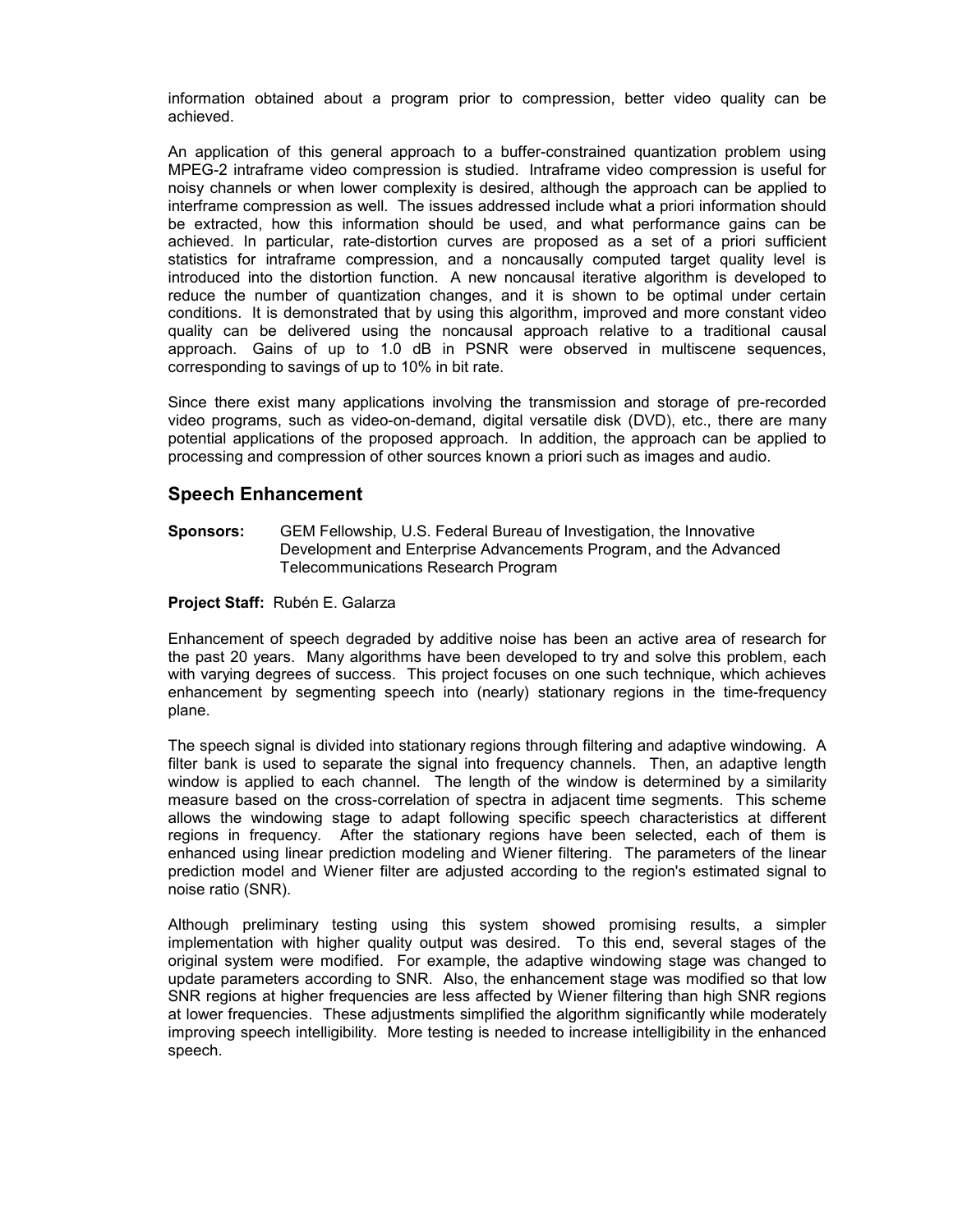# **Study on Duplicate Video System**

#### **Sponsors:** Samsung Electronics Advanced Telecommunications Research Program **Project Staff:** Cheul-hee Hahm

In video transmission with high quality and reliability, such as contribution and primary distribution of video for Olympic broadcasting, a duplicate redundant system based on private channels is often set up in order to prevent transmission failure. The basic idea of the duplicate redundant system is to decrease the risk of transmission failure by distributing the video signal into several streams. Generally, a regular channel and a backup channel are used in the duplicate video system. The regular channel is used for the normal periods without any transmission failure, and when it has some troubles, a backup channel is used. The requirements for the duplicate video system are to transmit the encoded video stream through separate channels and to reconstruct the picture from any single stream.

To satisfy these requirements, a simulcast scheme and a flat multi-scalable scheme using a shifted picture have been used. In the simulcast scheme, the same video bitstream is transmitted through each channel and the picture is reconstructed from each stream. Because the regular channel is used for most of time, the capacity of the backup channel of this scheme is usually wasted. In the flat, multi-scalable scheme using a shifted picture, the preprocessor shifts the pixel positions of the picture for one channel before encoding and the decoder restores the original positions of the pixels in one channel by inverse shifting and averages the two decoded pictures. However, the utilization of the backup channel of this scheme is low. So, to increase the utilization of the backup channel for failure-free video transmission, an alternate temporal subsampling scheme is currently being examined. In this scheme, the encoded even pictures and the encoded odd pictures are transmitted through separate channels and the pictures at the decoder are chosen from each decoded picture of each channel alternatively. By this method, we can use the full backup channel for failure-free video transmission.

# **Real-Time Video on the Internet**

**Sponsors:** Lucent Technologies Fellowship Advanced Telecommunications Research Program **Project Staff:** Raynard O. Hinds

The Internet has become sufficient at transmitting data over packet-switched networks. This is because data has no inherent delay constraints and can handle the delay jitter that occurs due to variable queuing delays across the network as well as the excess delay that occurs from retransmission of lost packets. This research has looked at transmitting real-time video over this same network. Real-time video cannot tolerate excessive delay. Packets arriving after their scheduled playback point at the receiver are discarded. Video sequences are capable of tolerating loss. Block-based video coders, which rely on motion-compensated block prediction for more data compression, have been used to code video over networks. With the resulting packet loss that occurs on congested networks, coding mode selection for each macroblock is significant in determining the overall distortion on the decoded video sequence. In the past, a methodology for optimal mode selection in the presence of potential macroblock loss was developed for a restricted set of video coders. For a given channel erasure description and error concealment method, macroblock modes are selected for block-based video coders with zero-motion compensation only to minimize the distortion for a given bit-rate constraint. This algorithm was extended to find the optimal mode selection when motion compensation is allowed. This has led to a more efficient robust coder in the presence of loss.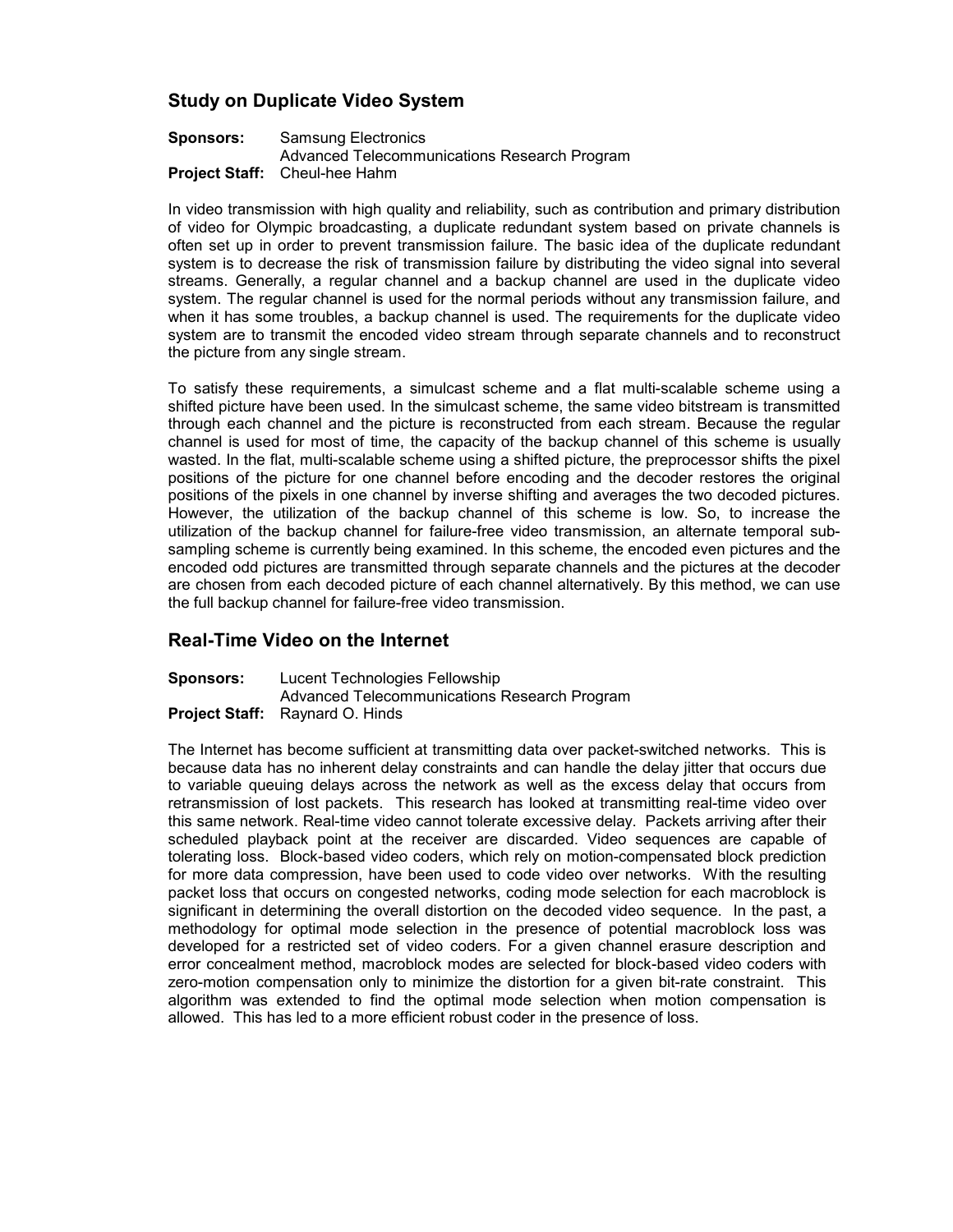# **Compression of Underwater Video Sequences using Quantizer/Position Dependent-Encoding**

**Sponsors:** Charles Stark Draper Laboratory, Advanced Telecommunications Research Program

### **Project Staff:** Theresa Huang

Transmission of underwater video sequences obtained by an unmanned underwater vehicle to a mother ship requires a transmission channel with a bit rate capacity on the order of megabits per second. The transmission channel available has a bit rate capacity of 10 kilobits per second. In order to obtain such low bit rates, the video sequence is first preprocessed. Motion estimation is used to reduce the temporal redundancies, and an 8x8 block Discrete Cosine Transform (DCT) is applied to minimize the spatial redundancies. Each 8x8 block of DCT coefficients is then encoded into a bit stream. Typically, one standard codebook is used to assign codewords to each event that occurs. Position-Dependent Encoding (PDE) further reduces the bit rate by exploiting the varying statistical properties of the runlength and the amplitude as a function of the starting position. Coefficients in the lower frequencies are most likely to have a large amplitude and a short runlength, whereas coefficients in the higher frequencies are most likely to have zero amplitude and a long runlength. Further compression is achieved by using Quantizer/Position-Dependent Encoding. Not only do the statistics vary with position, they also change as a function of the quantizer. When a very fine quantizer is used, very little data is thrown away. However, when a coarse quantizer is used, most of the DCT coefficients become zero. As a result, Quantizer/Position-Dependent codebooks significantly reduce the bit rate.

# **Multi-Dimensional Bit Rate Control for Video Communication**

**Sponsors:** Charles Stark Draper Laboratory Advanced Telecommunications Research Program

### **Project Staff:** Eric Reed

This thesis focuses on bit rate control for applications involving the real-time transmission of video signals at very low bit rates. In conventional bit rate control schemes, the buffer level is controlled by adjusting the quantizer parameter. The emphasis has been on how to choose quantizers that will maximize video quality under a delay constraint. During the video coding process, the coding frame rate and spatial resolution are typically fixed and chosen independently of the coding process. At very low bit rates, this particular scenario often leads to poor video quality and loss of important image details.

To overcome this problem, we investigate a more general Multi-Dimensional (M-D) bit rate control where a vector of coding parameters, rather than a single quantization parameter, is jointly adapted to control the bit rate. In our approach, temporal and spatial subsampling parameters are adapted along with the quantizer parameter throughout the coding process. The advantage of this approach is that each parameter including the quantizer can vary at a much slower rate when compared with a scheme that adjusts only one parameter while under the same delay constraint. This gives the encoder more control over the quantizer decisions that can be made. The added flexibility of M-D bit rate control may be useful for a variety of applications requiring very low bit rate video transmission especially in environments where the channel and the source characteristics can change abruptly.

As a case study, we experiment with the compression of underwater images taken from an unmanned undersea vehicle (UUV) down to below 10 kbps. The goal is to transmit these images to the mother ship at the ocean surface.

### **Publication**

Reed, E., and F. Dufaux. "Constrained Bit Rate Control for Very Low Bit Rate Streaming Video Applications." Submitted to IEEE Transactions on Circuits and Systems for Video Technology, October 1999.